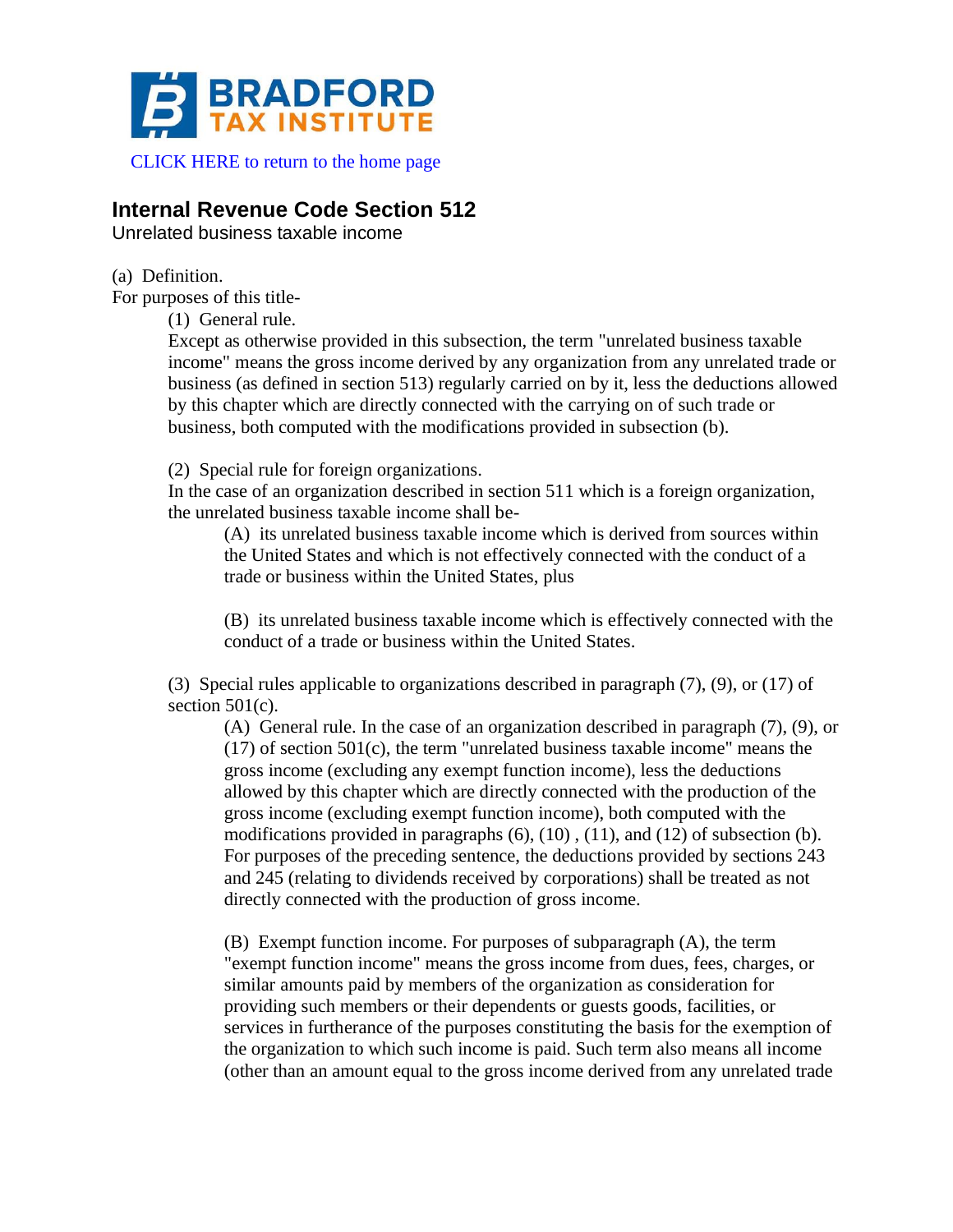or business regularly carried on by such organization computed as if the organization were subject to paragraph (1)), which is set aside-

(i) for a purpose specified in section  $170(c)(4)$ , or

(ii) in the case of an organization described in paragraph (9), or (17) of section 501(c), to provide for the payment of life, sick, accident, or other benefits,

including reasonable costs of administration directly connected with a purpose described in clause (i) or (ii). If during the taxable year, an amount which is attributable to income so set aside is used for a purpose other than that described in clause (i) or (ii), such amount shall be included, under subparagraph (A), in unrelated business taxable income for the taxable year.

(C) Applicability to certain corporations described in section  $501(c)(2)$ . In the case of a corporation described in section  $501(c)(2)$ , the income of which is payable to an organization described in paragraph (7), (9), or (17) of section 501(c), subparagraph (A) shall apply as if such corporation were the organization to which the income is payable. For purposes of the preceding sentence, such corporation shall be treated as having exempt function income for a taxable year only if it files a consolidated return with such organization for such year.

(D) Nonrecognition of gain. If property used directly in the performance of the exempt function of an organization described in paragraph (7), (9), or (17) of section 501(c) is sold by such organization, and within a period beginning 1 year before the date of such sale, and ending 3 years after such date, other property is purchased and used by such organization directly in the performance of its exempt function, gain (if any) from such sale shall be recognized only to the extent that such organization's sales price of the old property exceeds the organization's cost of purchasing the other property. For purposes of this subparagraph, the destruction in whole or in part, theft, seizure, requisition, or condemnation of property, shall be treated as the sale of such property, and rules similar to the rules provided by subsections (b), (c), (e) , and (j) of section 1034 (as in effect on the day before the date of the enactment [8/5/97] of the Taxpayer Relief Act of 1997) shall apply.

(E) Limitation on amount of setaside in the case of organizations described in paragraph  $(9)$ , or  $(17)$  of section 501 $(c)$ .

(i) In general. In the case of any organization described in paragraph (9), or (17) of section 501(c), a set-aside for any purpose specified in clause (ii) of subparagraph (B) may be taken into account under subparagraph (B) only to the extent that such set-aside does not result in an amount of assets set aside for such purpose in excess of the account limit determined under section 419A (without regard to subsection (f)(6) thereof) for the taxable year (not taking into account any reserve described in section  $419A(c)(2)(A)$  for post-retirement medical benefits).

(ii) Treatment of existing reserves for post-retirement medical or life insurance benefits.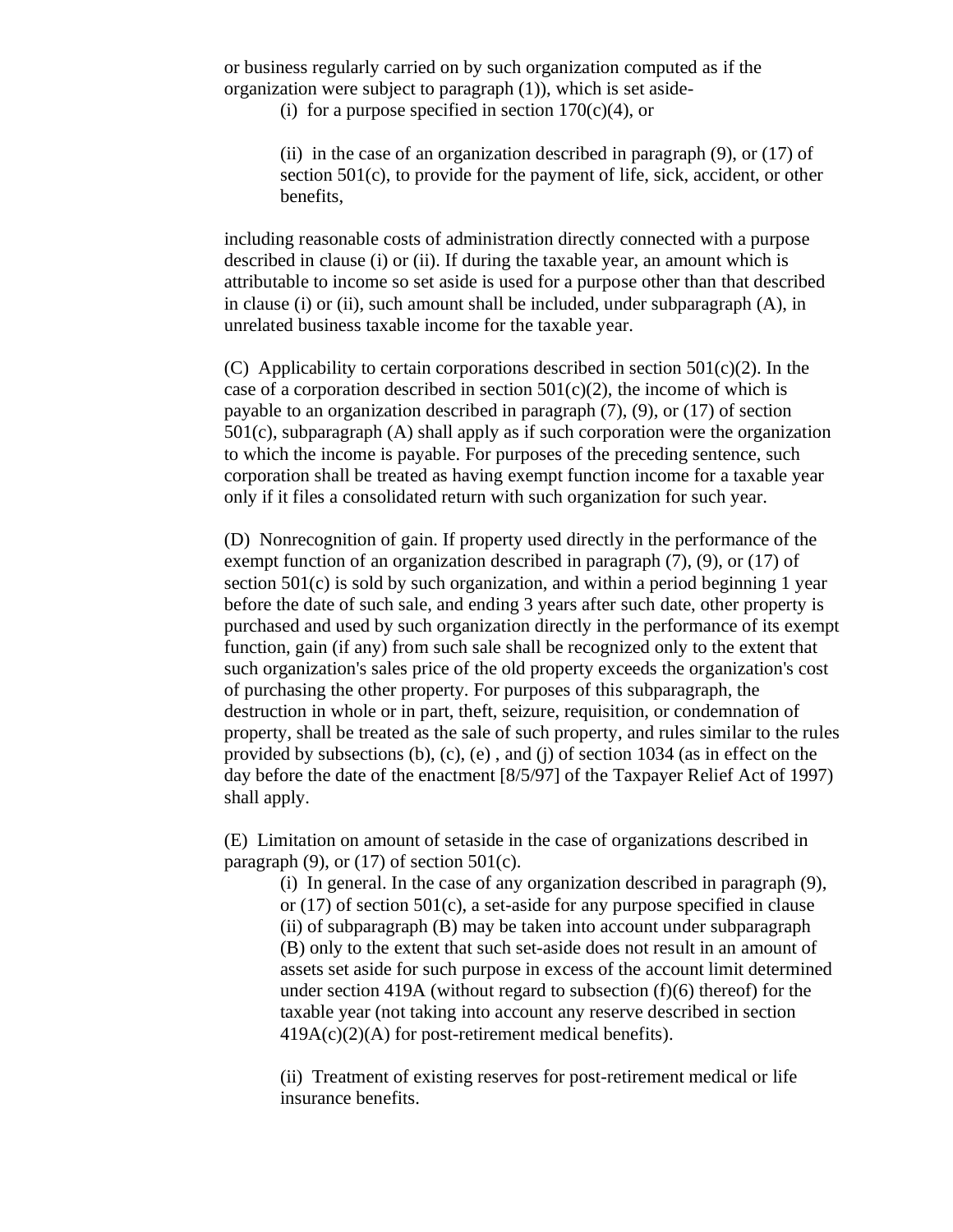(I) Clause (i) shall not apply to any income attributable to an existing reserve for post-retirement medical or life insurance benefits.

(II) For purposes of subclause (I), the term "reserve for postretirement medical or life insurance benefits" means the greater of the amount of assets set aside for purposes of post-retirement medical or life insurance benefits to be provided to covered employees as of the close of the last plan year ending before the date of the enactment [7/18/84] of the Tax Reform Act of 1984 or on July 18, 1984.

(III) All payments during plan years ending on or after the date of the enactment [7/18/84] of the Tax Reform Act of 1984 of postretirement medical benefits or life insurance benefits shall be charged against the reserve referred to in subclause (II). Except to the extent provided in regulations prescribed by the Secretary, all plans of an employer shall be treated as 1 plan for purposes of the preceding sentence.

(iii) Treatment of tax exempt organizations. This subparagraph shall not apply to any organization if substantially all of the contributions to such organization are made by employers who were exempt from tax under this chapter throughout the 5-taxable year period ending with the taxable year in which the contributions are made.

(4) Special rule applicable to organizations described in section  $501(c)(19)$ . In the case of an organization described in section  $501(c)(19)$ , the term "unrelated" business taxable income" does not include any amount attributable to payments for life, sick, accident, or health insurance with respect to members of such organizations or their dependents which is set aside for the purpose of providing for the payment of insurance benefits or for a purpose specified in section  $170(c)(4)$ . If an amount set aside under the preceding sentence is used during the taxable year for a purpose other than a purpose described in the preceding sentence, such amount shall be included, under paragraph (1), in unrelated business taxable income for the taxable year.

(5) Definition of payments with respect to securities loans.

(A) The term "payments with respect to securities loans" includes all amounts received in respect of a security (as defined in section 1236(c)) transferred by the owner to another person in a transaction to which section 1058 applies (whether or not title to the security remains in the name of the lender) including-

(i) amounts in respect of dividends, interest, or other distributions,

(ii) fees computed by reference to the period beginning with the transfer of securities by the owner and ending with the transfer of identical securities back to the transferor by the transferee and the fair market value of the security during such period,

(iii) income from collateral security for such loan, and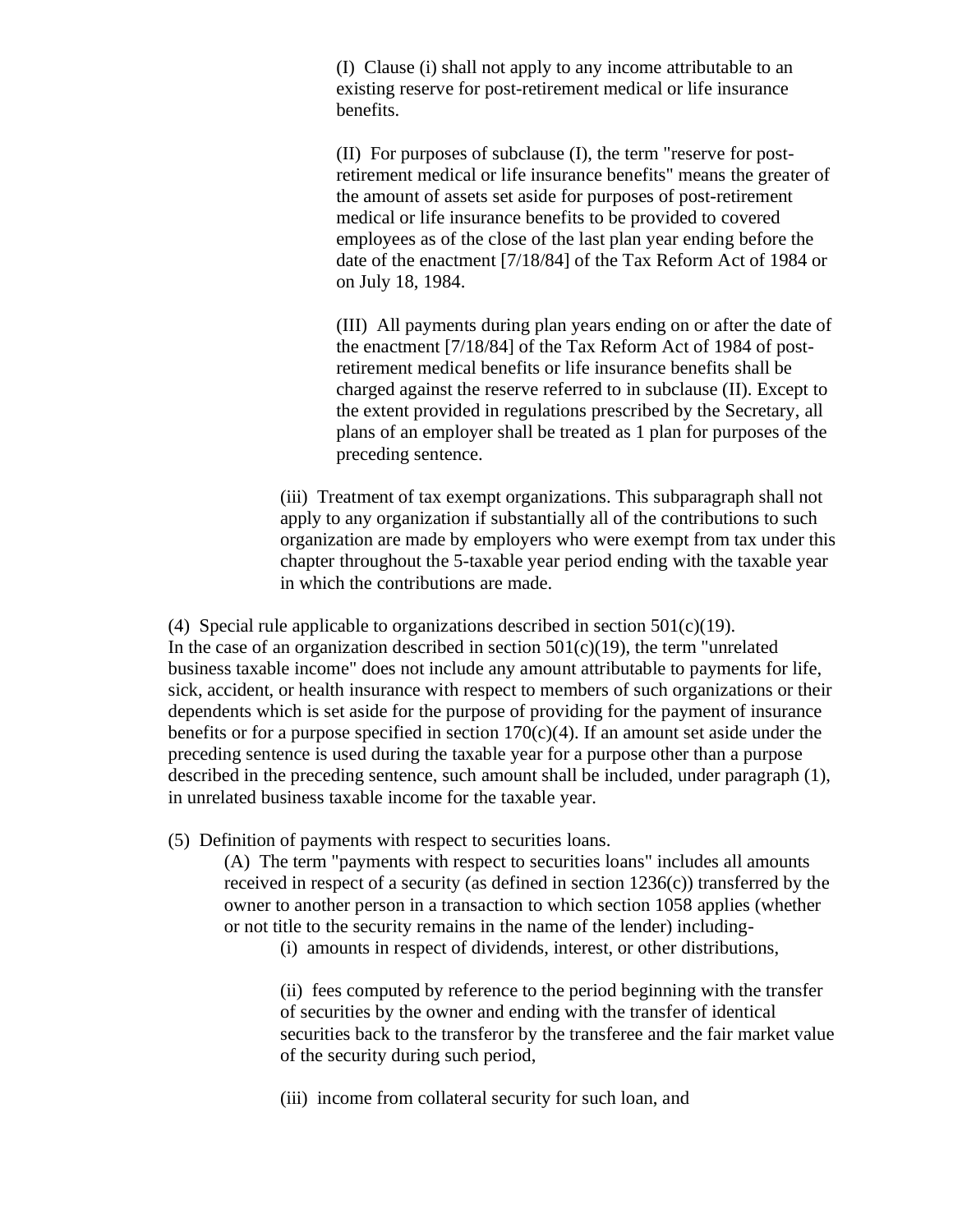(iv) income from the investment of collateral security.

(B) Subparagraph (A) shall apply only with respect to securities transferred pursuant to an agreement between the transferor and the transferee which provides for-

(i) reasonable procedures to implement the obligation of the transferee to furnish to the transferor, for each business day during such period, collateral with a fair market value not less than the fair market value of the security at the close of business on the preceding business day,

(ii) termination of the loan by the transferor upon notice of not more than 5 business days, and

(iii) return to the transferor of securities identical to the transferred securities upon termination of the loan.

(6) Special rule for organization with more than 1 unrelated trade or business. In the case of any organization with more than 1 unrelated trade or business-

(A) unrelated business taxable income, including for purposes of determining any net operating loss deduction, shall be computed separately with respect to each such trade or business and without regard to subsection (b)(12),

(B) the unrelated business taxable income of such organization shall be the sum of the unrelated business taxable income so computed with respect to each such trade or business, less a specific deduction under subsection (b)(12), and

(C) for purposes of subparagraph (B), unrelated business taxable income with respect to any such trade or business shall not be less than zero.

(7) [Repealed]

(b) Modifications.

The modifications referred to in subsection (a) are the following:

(1) There shall be excluded all dividends, interest, payments with respect to securities loans (as defined in subsection (a)(5)), amounts received or accrued as consideration for entering into agreements to make loans, and annuities, and all deductions directly connected with such income.

(2) There shall be excluded all royalties (including overriding royalties) whether measured by production or by gross or taxable income from the property, and all deductions directly connected with such income.

(3) In the case of rents-

(A) Except as provided in subparagraph (B), there shall be excluded-

(i) all rents from real property (including property described in section  $1245(a)(3)(C)$ , and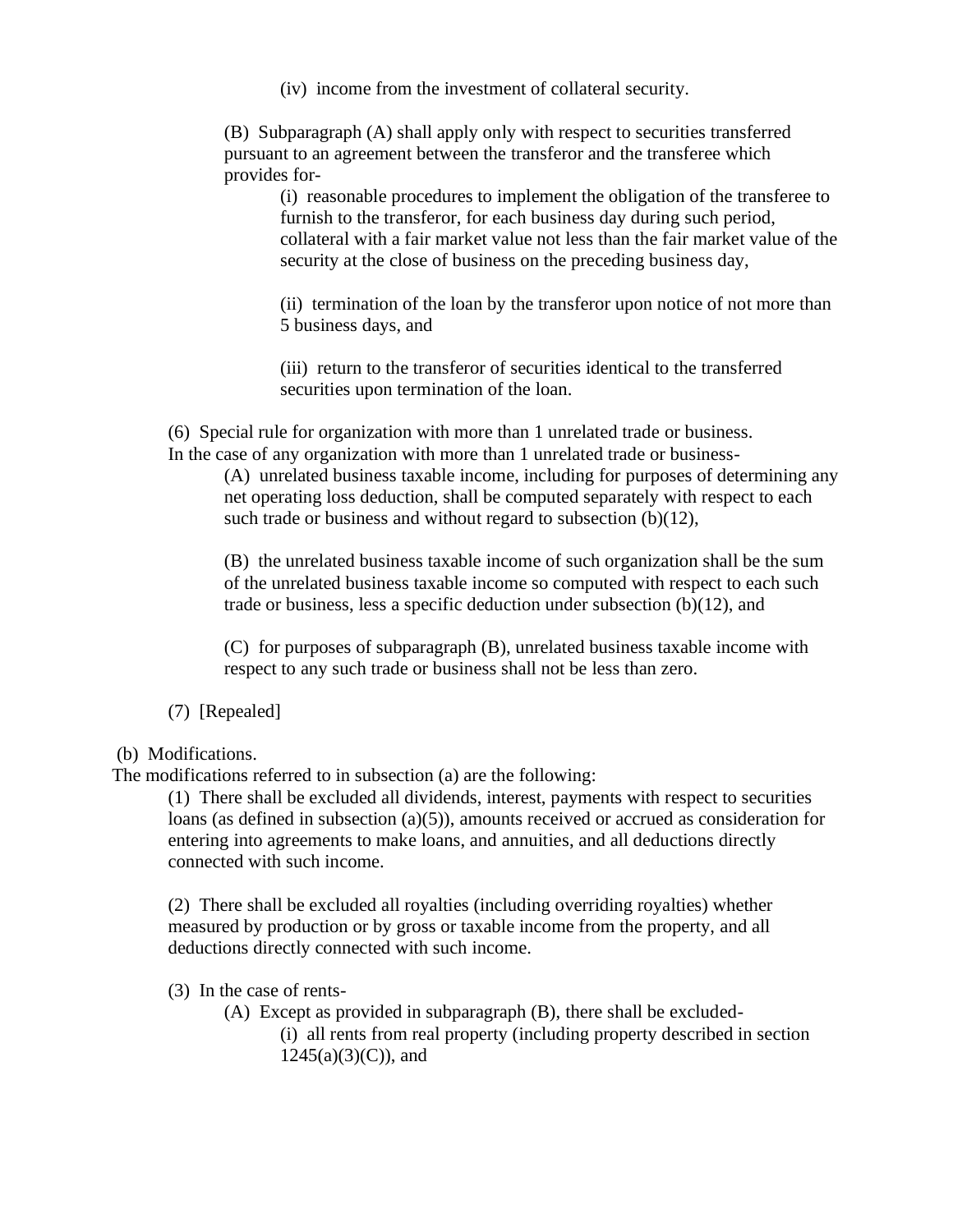(ii) all rents from personal property (including for purposes of this paragraph as personal property any property described in section  $1245(a)(3)(B)$ ) leased with such real property, if the rents attributable to such personal property are an incidental amount of the total rents received or accrued under the lease, determined at the time the personal property is placed in service.

(B) Subparagraph (A) shall not apply-

(i) if more than 50 percent of the total rent received or accrued under the lease is attributable to personal property described in subparagraph (A)(ii), or

(ii) if the determination of the amount of such rent depends in whole or in part on the income or profits derived by any person from the property leased (other than an amount based on a fixed percentage or percentages of receipts or sales).

(C) There shall be excluded all deductions directly connected with rents excluded under subparagraph (A).

(4) Notwithstanding paragraph  $(1)$ ,  $(2)$ ,  $(3)$ , or  $(5)$ , in the case of debt-financed property (as defined in section 514) there shall be included, as an item of gross income derived from an unrelated trade or business, the amount ascertained under section 514(a)(1), and there shall be allowed, as a deduction, the amount ascertained under section  $514(a)(2)$ .

(5) There shall be excluded all gains or losses from the sale, exchange, or other disposition of property other than-

(A) stock in trade or other property of a kind which would properly be includible in inventory if on hand at the close of the taxable year, or

(B) property held primarily for sale to customers in the ordinary course of the trade or business.

There shall also be excluded all gains or losses recognized, in connection with the organization's investment activities, from the lapse or termination of options to buy or sell securities (as defined in section  $1236(c)$ ) or real property and all gains or losses from the forfeiture of good-faith deposits (that are consistent with established business practice) for the purchase, sale, or lease of real property in connection with the organization's investment activities. This paragraph shall not apply with respect to the cutting of timber which is considered, on the application of section 631, as a sale or exchange of such timber.

(6) The net operating loss deduction provided in section 172 shall be allowed, except that-

(A) the net operating loss for any taxable year, the amount of the net operating loss carryback or carryover to any taxable year, and the net operating loss deduction for any taxable year shall be determined under section 172 without taking into account any amount of income or deduction which is excluded under this part in computing the unrelated business taxable income; and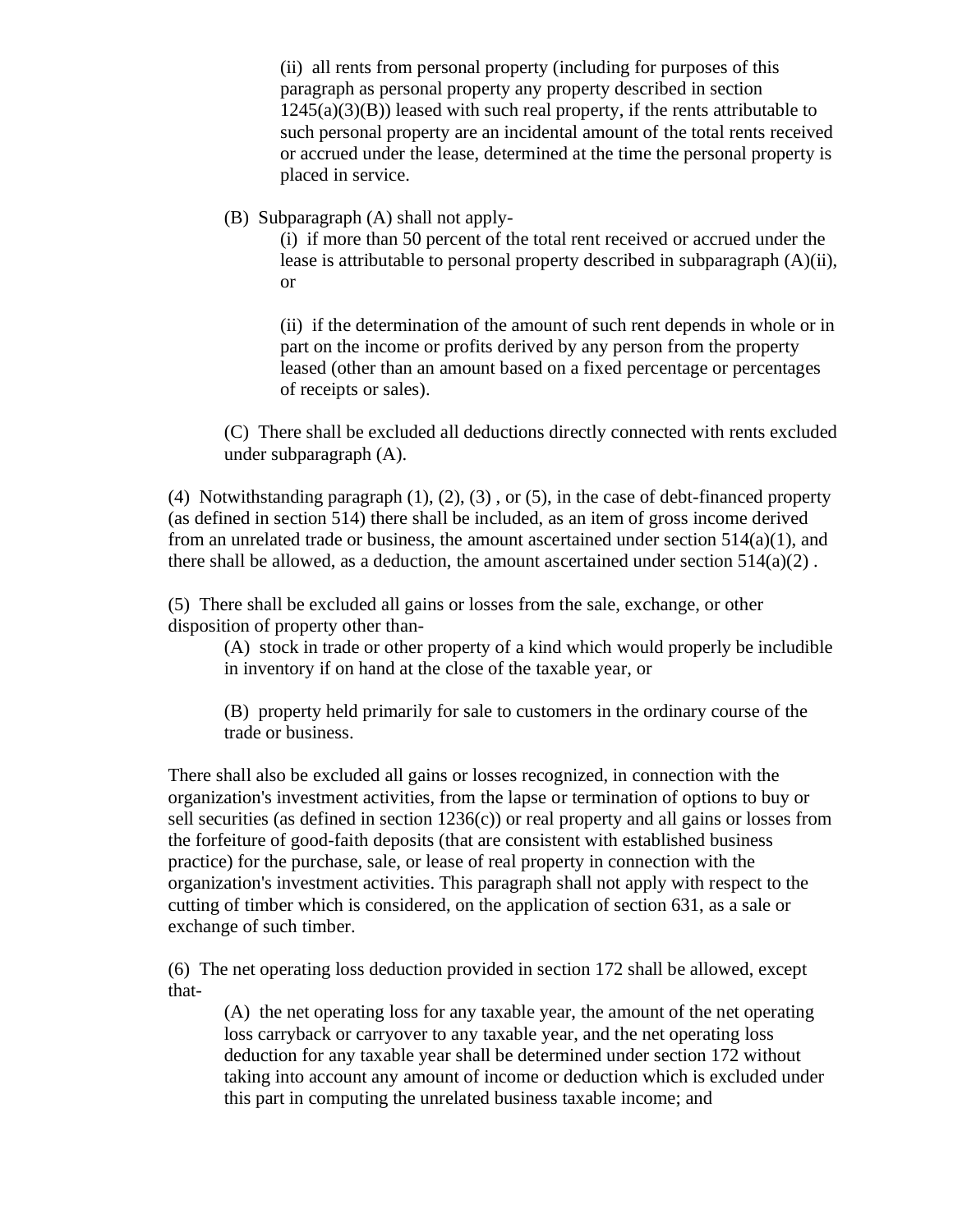(B) the terms "preceding taxable year" and "preceding taxable years" as used in section 172 shall not include any taxable year for which the organization was not subject to the provisions of this part.

(7) There shall be excluded all income derived from research for (A) the United States, or any of its agencies or instrumentalities, or (B) any State or political subdivision thereof; and there shall be excluded all deductions directly connected with such income.

(8) In the case of a college, university, or hospital, there shall be excluded all income derived from research performed for any person, and all deductions directly connected with such income.

(9) In the case of an organization operated primarily for purposes of carrying on fundamental research the results of which are freely available to the general public, there shall be excluded all income derived from research performed for any person, and all deductions directly connected with such income.

(10) In the case of any organization described in section 511(a), the deduction allowed by section 170 (relating to charitable etc. contributions and gifts) shall be allowed (whether or not directly connected with the carrying on of the trade or business), but shall not exceed 10 percent of the unrelated business taxable income computed without the benefit of this paragraph.

(11) In the case of any trust described in section 511(b), the deduction allowed by section 170 (relating to charitable etc. contributions and gifts) shall be allowed (whether or not directly connected with the carrying on of the trade or business), and for such purpose a distribution made by the trust to a beneficiary described in section 170 shall be considered as a gift or contribution. The deduction allowed by this paragraph shall be allowed with the limitations prescribed in section  $170(b)(1)(A)$  and  $(B)$  determined with reference to the unrelated business taxable income computed without the benefit of this paragraph (in lieu of with reference to adjusted gross income).

(12) Except for purposes of computing the net operating loss under section 172 and paragraph (6), there shall be allowed a specific deduction of \$1,000. In the case of a diocese, province of a religious order, or a convention or association of churches, there shall also be allowed, with respect to each parish, individual church, district, or other local unit, a specific deduction equal to the lower of-

(A) \$1,000, or

(B) the gross income derived from any unrelated trade or business regularly carried on by such local unit.

(13) Special rules for certain amounts received from controlled entities.

(A) In general. If an organization (in this paragraph referred to as the "controlling organization") receives or accrues (directly or indirectly) a specified payment from another entity which it controls (in this paragraph referred to as the "controlled entity"), notwithstanding paragraphs (1), (2), and (3), the controlling organization shall include such payment as an item of gross income derived from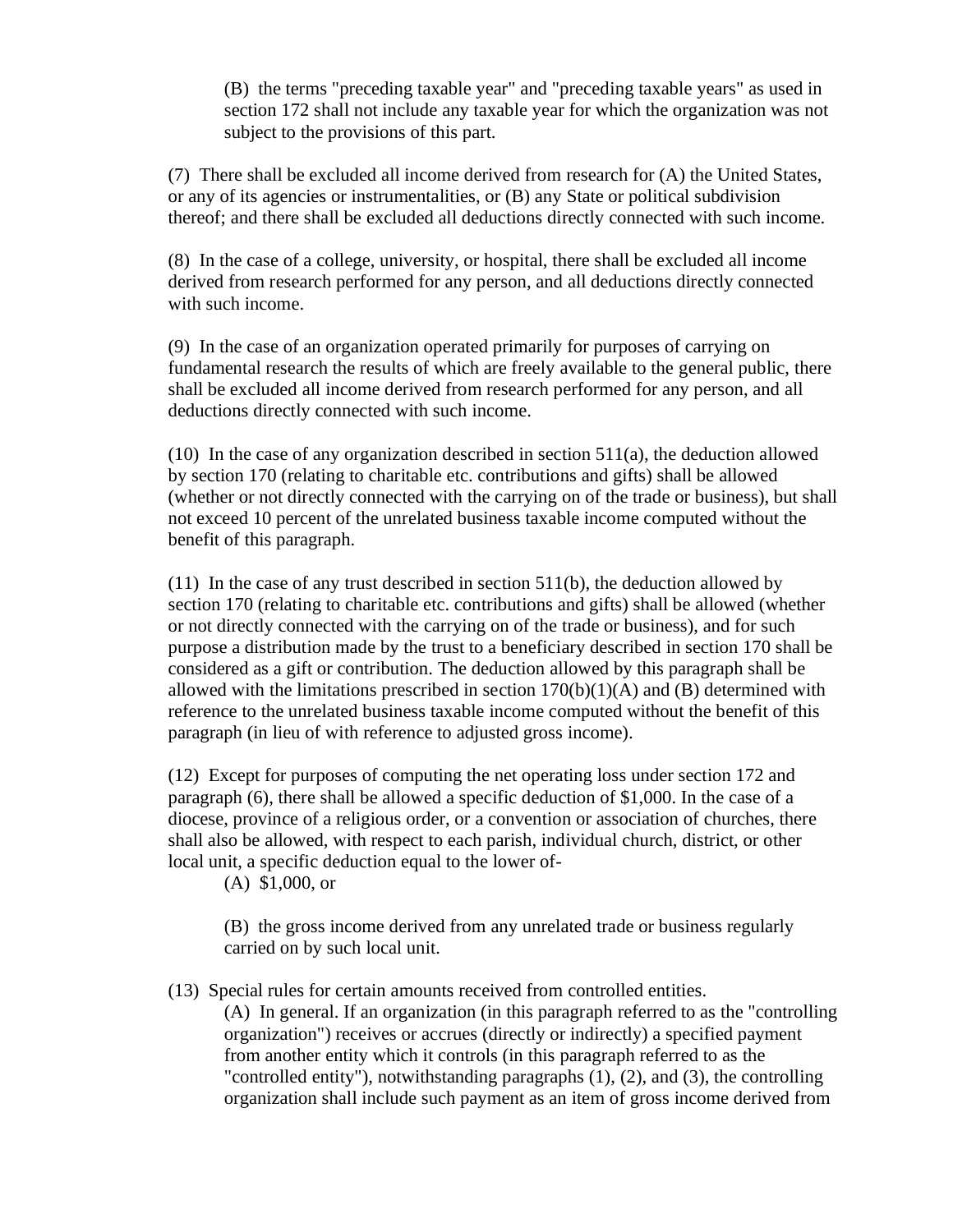an unrelated trade or business to the extent such payment reduces the net unrelated income of the controlled entity (or increases any net unrelated loss of the controlled entity). There shall be allowed all deductions of the controlling organization directly connected with amounts treated as derived from an unrelated trade or business under the preceding sentence.

- (B) Net unrelated income or loss. For purposes of this paragraph-
	- (i) Net unrelated income. The term "net unrelated income" means- (I) in the case of a controlled entity which is not exempt from tax under section  $501(a)$ , the portion of such entity's taxable income which would be unrelated business taxable income if such entity were exempt from tax under section 501(a) and had the same exempt purposes as the controlling organization, or

(II) in the case of a controlled entity which is exempt from tax under section 501(a), the amount of the unrelated business taxable income of the controlled entity.

(ii) Net unrelated loss. the term "net unrelated loss" means the net operating loss adjusted under rules similar to the rules of clause (i).

(C) Specified payment. For purposes of this paragraph, the term "specified payment" means any interest, annuity, royalty, or rent.

- (D) Definition of control. For purposes of this paragraph-
	- (i) Control. The term "control" means-

(I) in the case of a corporation, ownership (by vote or value) of more than 50 percent of the stock in such corporation,

(II) in the case of a partnership, ownership of more than 50 percent of the profits interests or capital interests in such partnership, or

(III) in any other case, ownership of more than 50 percent of the beneficial interests in the entity.

(ii) Constructive ownership. Section 318 (relating to constructive ownership of stock) shall apply for purposes of determining ownership of stock in a corporation. Similar principles shall apply for purposes of determining ownership of interests in any other entity.

(E) Paragraph to apply only to certain excess payments.

(i) In general. Subparagraph (A) shall apply only to the portion of a qualifying specified payment received or accrued by the controlling organization that exceeds the amount which would have been paid or accrued if such payment met the requirements prescribed under section 482.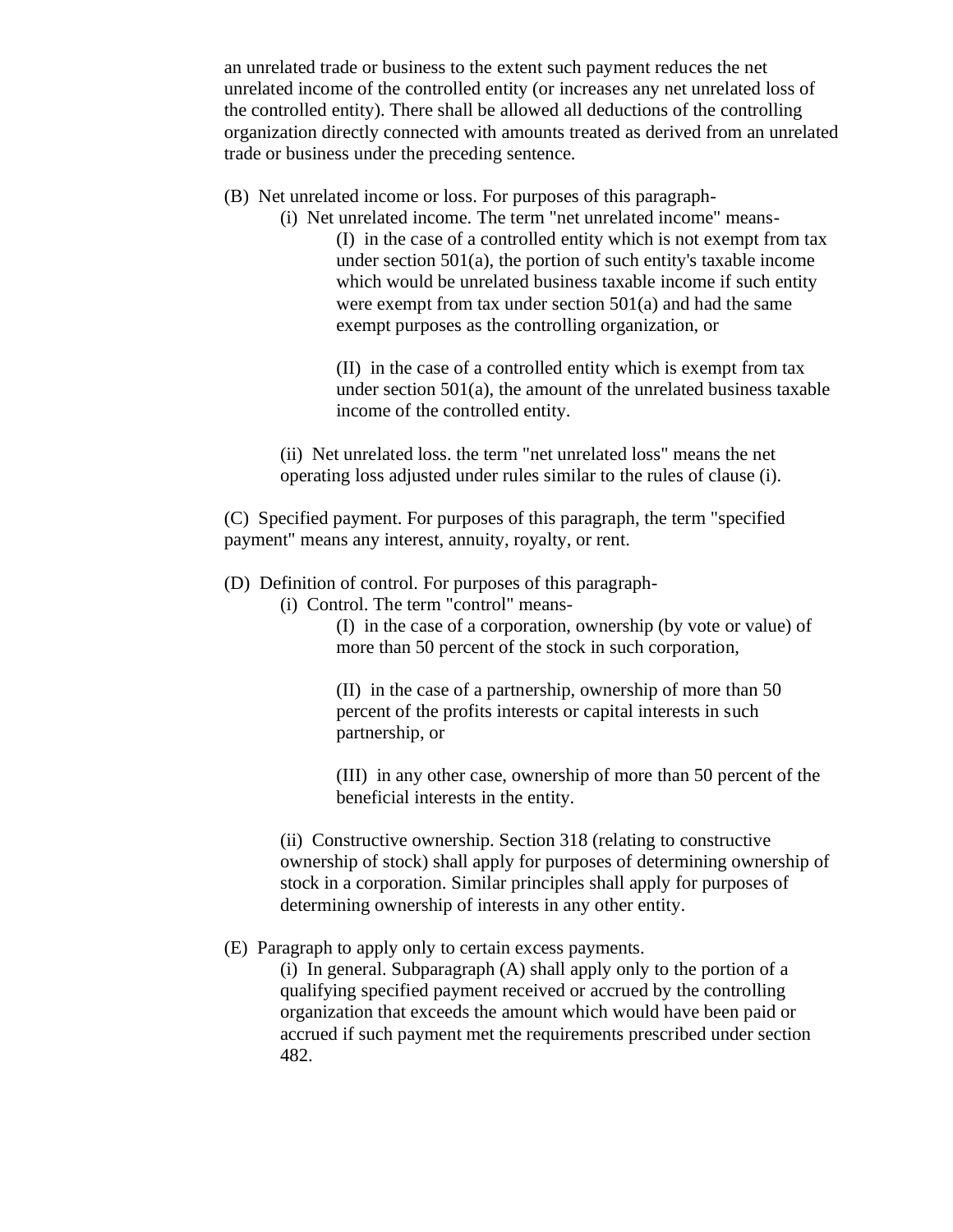(ii) Addition to tax for valuation misstatements. The tax imposed by this chapter on the controlling organization shall be increased by an amount equal to 20 percent of the larger of-

> (I) such excess determined without regard to any amendment or supplement to a return of tax, or

> (II) such excess determined with regard to all such amendments and supplements.

(iii) Qualifying specified payment. The term "qualifying specified payment" means a specified payment which is made pursuant to-

> (I) a binding written contract in effect on the date of the enactment of this subparagraph, or

(II) a contract which is a renewal, under substantially similar terms, of a contract described in subclause (I).

(iv) Repealed.

(F) Related persons. The Secretary shall prescribe such rules as may be necessary or appropriate to prevent avoidance of the purposes of this paragraph through the use of related persons.

#### (14) Repealed.

(15) Except as provided in paragraph (4), in the case of a trade or business- (A) which consists of providing services under license issued by a Federal regulatory agency,

(B) which is carried on by a religious order or by an educational organization described in section  $170(b)(1)(A)(ii)$  maintained by such religious order, and which was so carried on before May 27, 1959, and

(C) less than 10 percent of the net income of which for each taxable year is used for activities which are not related to the purpose constituting the basis for the religious order's exemption,

there shall be excluded all gross income derived from such trade or business and all deductions directly connected with the carrying on of such trade or business, so long as it is established to the satisfaction of the Secretary that the rates or other charges for such services are competitive with rates or other charges charged for similar services by persons not exempt from taxation.

(16)

(A) Notwithstanding paragraph  $(5)(B)$ , there shall be excluded all gains or losses from the sale, exchange, or other disposition of any real property described in subparagraph (B) if-

(i) such property was acquired by the organization from-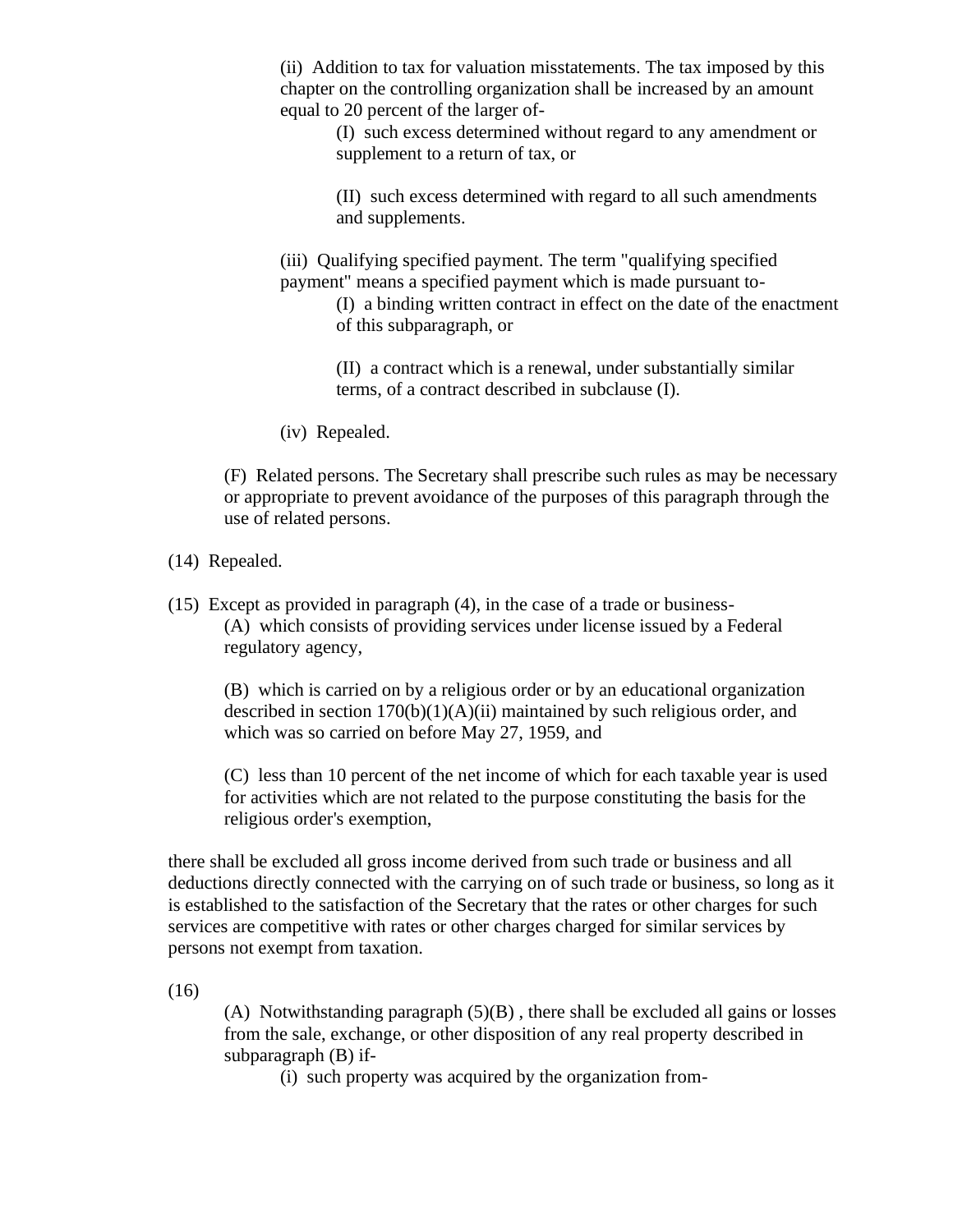(I) a financial institution described in section 581 or 591(a) which is in conservatorship or receivership, or

(II) the conservator or receiver of such an institution (or any government agency or corporation succeeding to the rights or interests of the conservator or receiver),

(ii) such property is designated by the organization within the 9-month period beginning on the date of its acquisition as property held for sale, except that not more than one-half (by value determined as of such date) of property acquired in a single transaction may be so designated,

(iii) such sale, exchange, or disposition occurs before the later of- (I) the date which is 30 months after the date of the acquisition of such property, or

> (II) the date specified by the Secretary in order to assure an orderly disposition of property held by persons described in subparagraph (A), and

(iv) while such property was held by the organization, the aggregate expenditures on improvements and development activities included in the basis of the property are (or were) not in excess of 20 percent of the net selling price of such property.

(B) Property is described in this subparagraph if it is real property which- (i) was held by the financial institution at the time it entered into conservatorship or receivership, or

(ii) was foreclosure property (as defined in section  $514(c)(9)(H)(v)$ ) which secured indebtedness held by the financial institution at such time.

For purposes of this subparagraph, real property includes an interest in a mortgage.

(17) Treatment of certain amounts derived from foreign corporations.

(A) In general. Notwithstanding paragraph (1), any amount included in gross income under section  $951(a)(1)(A)$  shall be included as an item of gross income derived from an unrelated trade or business to the extent the amount so included is attributable to insurance income (as defined in section 953) which, if derived directly by the organization, would be treated as gross income from an unrelated trade or business. There shall be allowed all deductions directly connected with amounts included in gross income under the preceding sentence.

(B) Exception.

(i) In general. Subparagraph (A) shall not apply to income attributable to a policy of insurance or reinsurance with respect to which the person (directly or indirectly) insured is-

(I) such organization,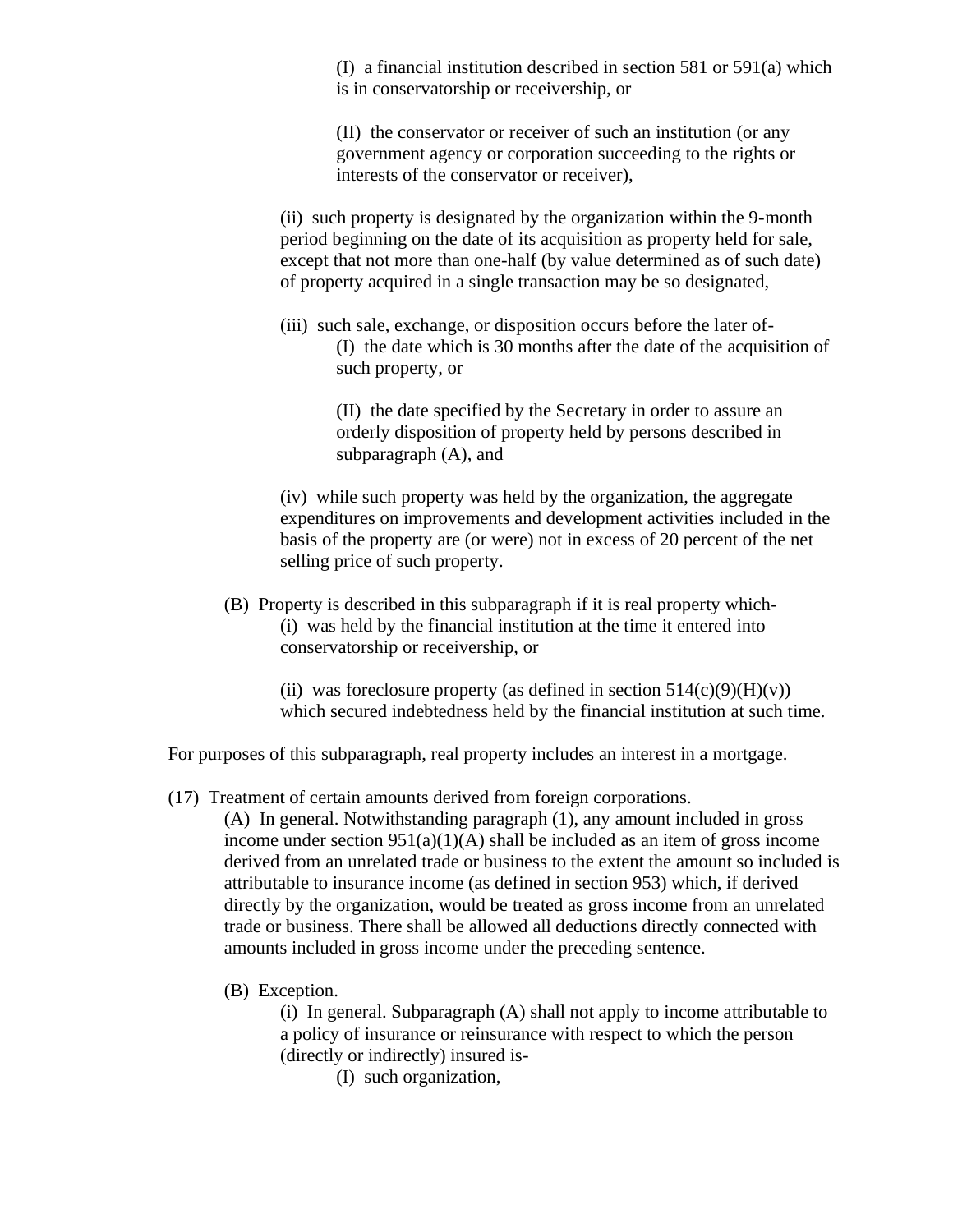(II) an affiliate of such organization which is exempt from tax under section 501(a), or

(III) a director or officer of, or an individual who (directly or indirectly) performs services for, such organization or affiliate but only if the insurance covers primarily risks associated with the performance of services in connection with such organization or affiliate.

(ii) Affiliate. For purposes of this subparagraph-

(I) In general. The determination as to whether an entity is an affiliate of an organization shall be made under rules similar to the rules of section  $168(h)(4)(B)$ .

(II) Special rule. Two or more organizations (and any affiliates of such organizations) shall be treated as affiliates if such organizations are colleges or universities described in section  $170(b)(1)(A)(ii)$  or organizations described in section  $170(b)(1)(A)(iii)$  and participate in an insurance arrangement that provides for any profits from such arrangement to be returned to the policyholders in their capacity as such.

(C) Regulations. The Secretary shall prescribe such regulations as may be necessary or appropriate to carry out the purposes of this paragraph, including regulations for the application of this paragraph in the case of income paid through 1 or more entities or between 2 or more chains of entities.

(18) Treatment of mutual or cooperative electric companies.

In the case of a mutual or cooperative electric company described in section  $501(c)(12)$ , there shall be excluded income which is treated as member income under subparagraph (H) thereof.

(19) Treatment of gain or loss on sale or exchange of certain brownfield sites. (A) In general. Notwithstanding paragraph (5)(B), there shall be excluded any gain or loss from the qualified sale, exchange, or other disposition of any qualifying brownfield property by an eligible taxpayer.

(B) Eligible taxpayer. For purposes of this paragraph-

(i) In general. The term "eligible taxpayer" means, with respect to a property, any organization exempt from tax under section 501(a) which- (I) acquires from an unrelated person a qualifying brownfield property, and

> (II) pays or incurs eligible remediation expenditures with respect to such property in an amount which exceeds the greater of \$550,000 or 12 percent of the fair market value of the property at the time such property was acquired by the eligible taxpayer, determined as if there was not a presence of a hazardous substance,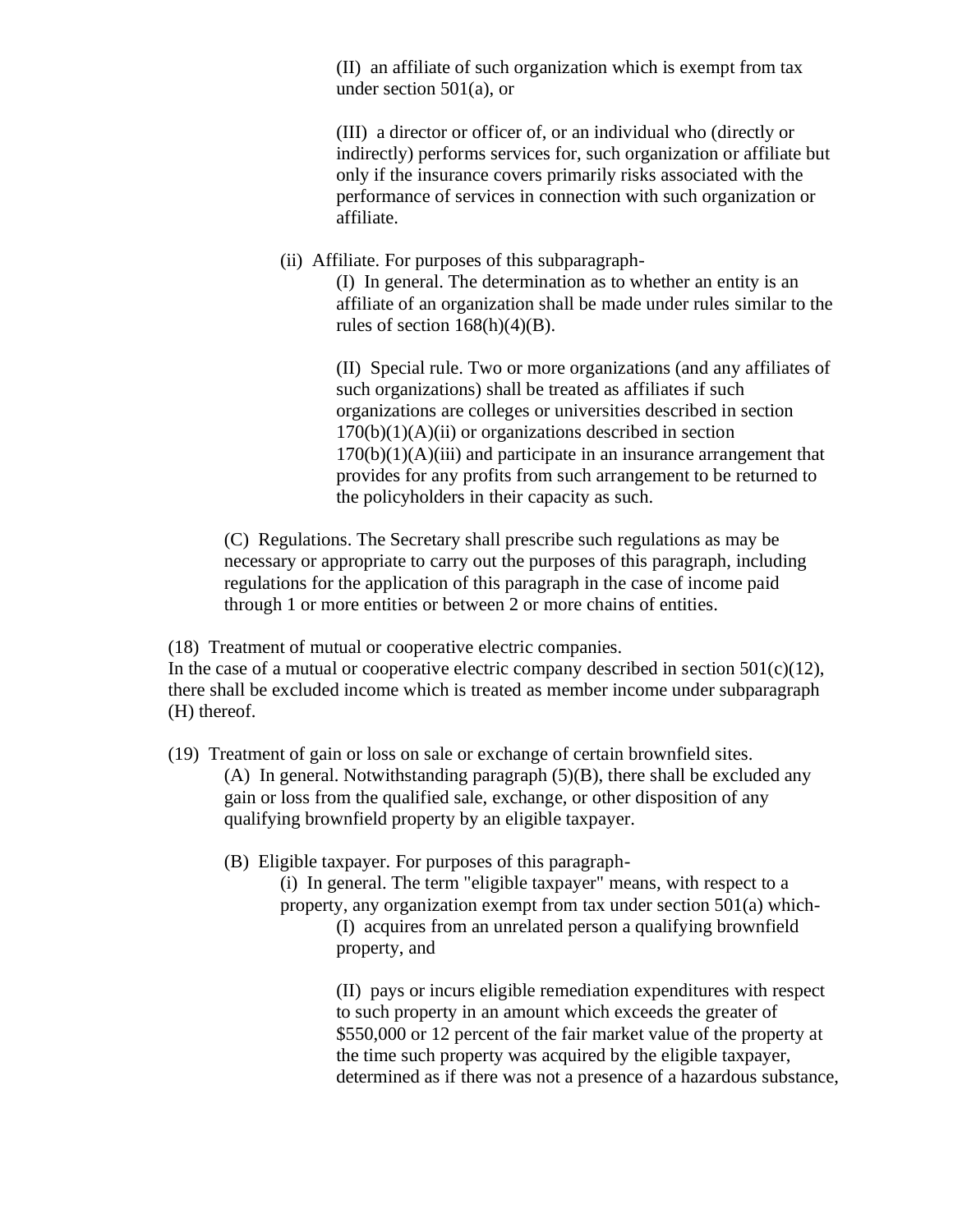pollutant, or contaminant on the property which is complicating the expansion, redevelopment, or reuse of the property.

(ii) Exception. Such term shall not include any organization which is- (I) potentially liable under section 107 of the Comprehensive Environmental Response, Compensation, and Liability Act of 1980 with respect to the qualifying brownfield property,

(II) affiliated with any other person which is so potentially liable through any direct or indirect familial relationship or any contractual, corporate, or financial relationship (other than a contractual, corporate, or financial relationship which is created by the instruments by which title to any qualifying brownfield property is conveyed or financed or by a contract of sale of goods or services), or

(III) the result of a reorganization of a business entity which was so potentially liable.

(C) Qualifying brownfield property. For purposes of this paragraph-

(i) In general. The term "qualifying brownfield property" means any real property which is certified, before the taxpayer incurs any eligible remediation expenditures (other than to obtain a Phase I environmental site assessment), by an appropriate State agency (within the meaning of section  $198(c)(4)$ ) in the State in which such property is located as a brownfield site within the meaning of section 101(39) of the Comprehensive Environmental Response, Compensation, and Liability Act of 1980 (as in effect on the date of the enactment of this paragraph).

(ii) Request for certification. Any request by an eligible taxpayer for a certification described in clause (i) shall include a sworn statement by the eligible taxpayer and supporting documentation of the presence of a hazardous substance, pollutant, or contaminant on the property which is complicating the expansion, redevelopment, or reuse of the property given the property's reasonably anticipated future land uses or capacity for uses of the property (including a Phase I environmental site assessment and, if applicable, evidence of the property's presence on a local, State, or Federal list of brownfields or contaminated property) and other environmental assessments prepared or obtained by the taxpayer.

(D) Qualified sale, exchange, or other disposition. For purposes of this paragraph-

(i) In general. A sale, exchange, or other disposition of property shall be considered as qualified if-

> (I) such property is transferred by the eligible taxpayer to an unrelated person, and

(II) within 1 year of such transfer the eligible taxpayer has received a certification from the Environmental Protection Agency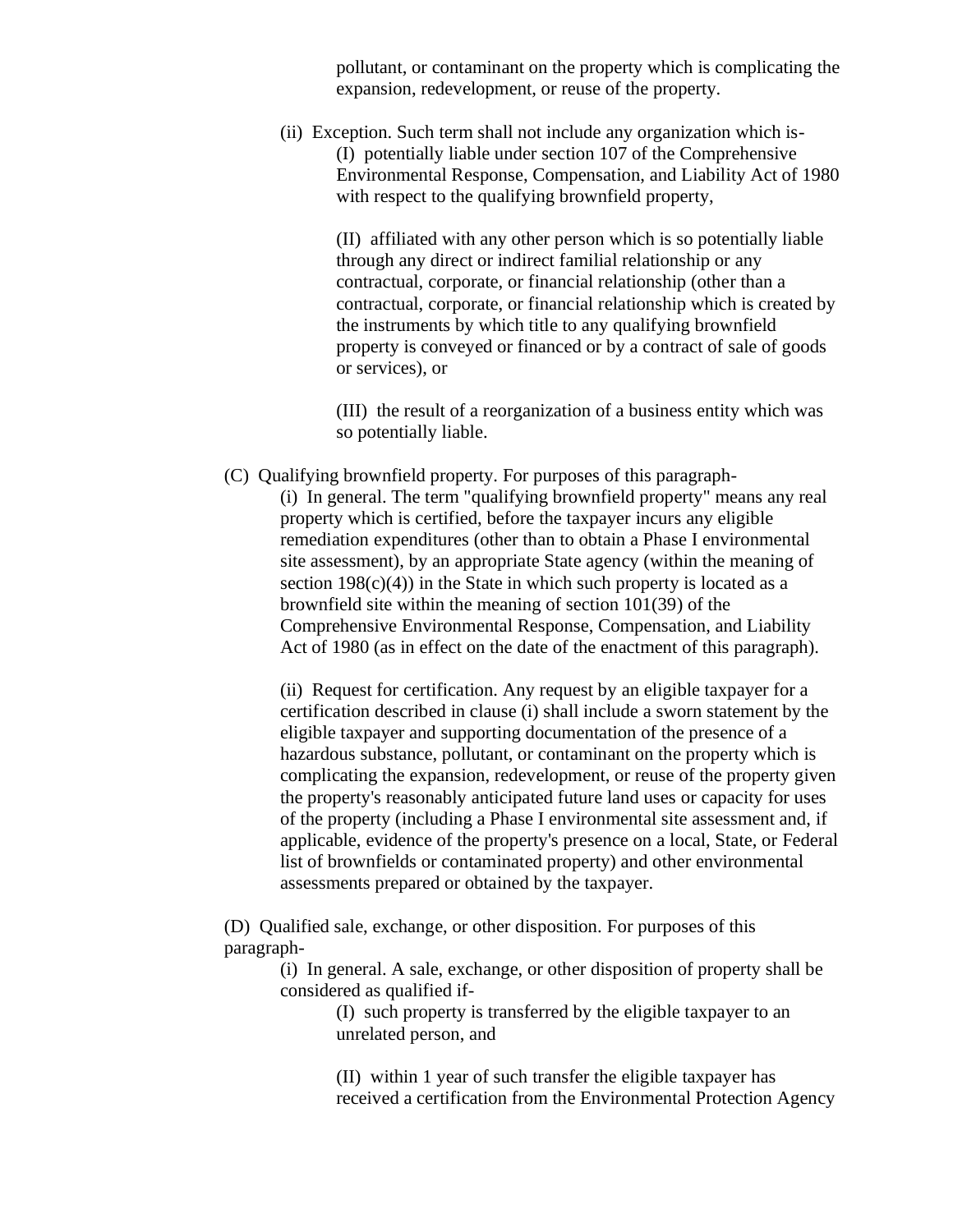or an appropriate State agency (within the meaning of section  $198(c)(4)$  in the State in which such property is located that, as a result of the eligible taxpayer's remediation actions, such property would not be treated as a qualifying brownfield property in the hands of the transferee.

For purposes of subclause (II), before issuing such certification, the Environmental Protection Agency or appropriate State agency shall respond to comments received pursuant to clause  $(ii)(V)$  in the same form and manner as required under section 117(b) of the Comprehensive Environmental Response, Compensation, and Liability Act of 1980 (as in effect on the date of the enactment of this paragraph).

(ii) Request for certification. Any request by an eligible taxpayer for a certification described in clause (i) shall be made not later than the date of the transfer and shall include a sworn statement by the eligible taxpayer certifying the following:

> (I) Remedial actions which comply with all applicable or relevant and appropriate requirements (consistent with section 121(d) of the Comprehensive Environmental Response, Compensation, and Liability Act of 1980) have been substantially completed, such that there are no hazardous substances, pollutants, or contaminants which complicate the expansion, redevelopment, or reuse of the property given the property's reasonably anticipated future land uses or capacity for uses of the property.

> (II) The reasonably anticipated future land uses or capacity for uses of the property are more economically productive or environmentally beneficial than the uses of the property in existence on the date of the certification described in subparagraph (C)(i). For purposes of the preceding sentence, use of property as a landfill or other hazardous waste facility shall not be considered more economically productive or environmentally beneficial.

(III) A remediation plan has been implemented to bring the property into compliance with all applicable local, State, and Federal environmental laws, regulations, and standards and to ensure that the remediation protects human health and the environment.

(IV) The remediation plan described in subclause (III), including any physical improvements required to remediate the property, is either complete or substantially complete, and, if substantially complete, sufficient monitoring, funding, institutional controls, and financial assurances have been put in place to ensure the complete remediation of the property in accordance with the remediation plan as soon as is reasonably practicable after the sale, exchange, or other disposition of such property.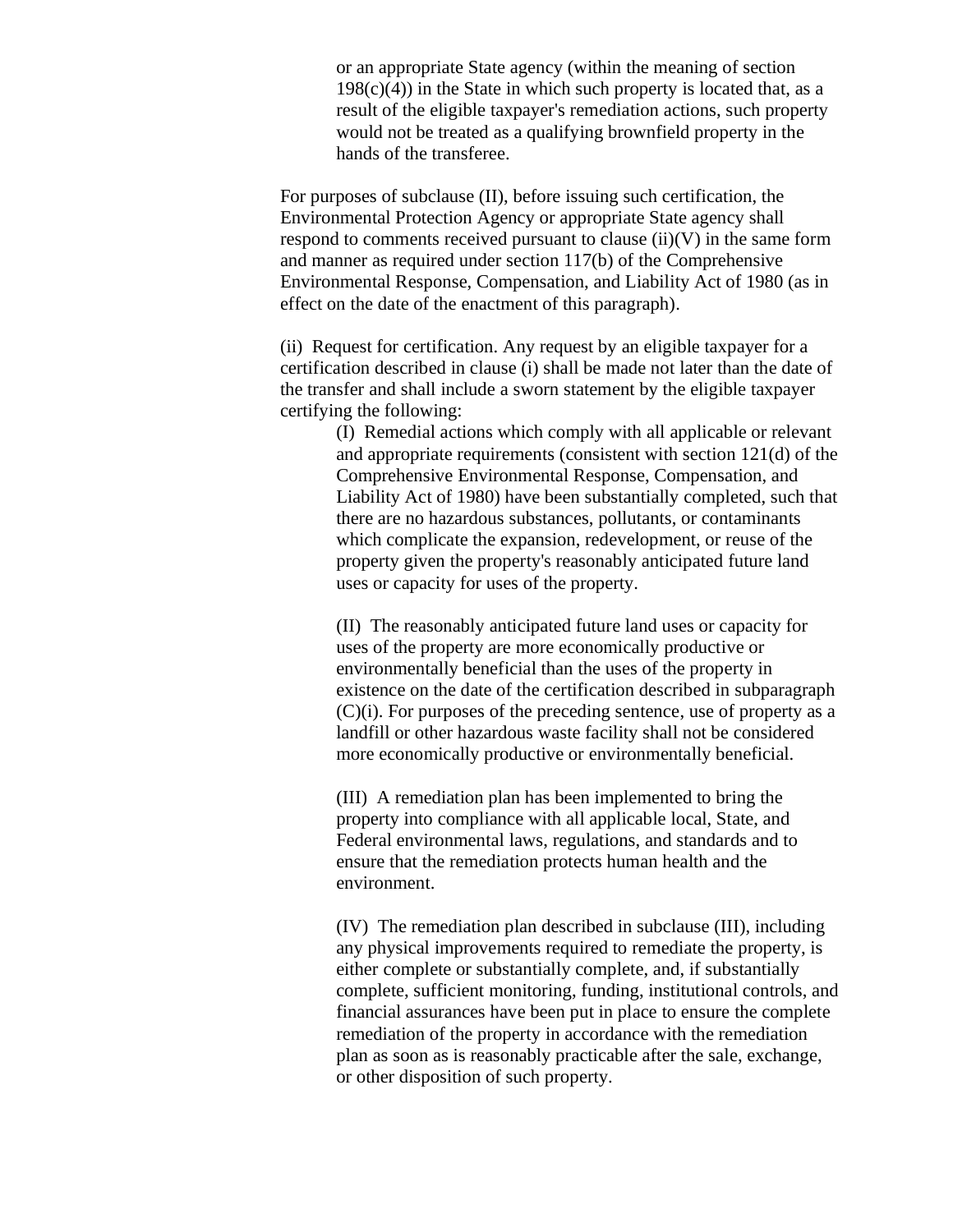(V) Public notice and the opportunity for comment on the request for certification was completed before the date of such request. Such notice and opportunity for comment shall be in the same form and manner as required for public participation required under section 117(a) of the Comprehensive Environmental Response, Compensation, and Liability Act of 1980 (as in effect on the date of the enactment of this paragraph). For purposes of this subclause, public notice shall include, at a minimum, publication in a major local newspaper of general circulation.

(iii) Attachment to tax returns. A copy of each of the requests for certification described in clause (ii) of subparagraph (C) and this subparagraph shall be included in the tax return of the eligible taxpayer (and, where applicable, of the qualifying partnership) for the taxable year during which the transfer occurs.

(iv) Substantial completion. For purposes of this subparagraph, a remedial action is substantially complete when any necessary physical construction is complete, all immediate threats have been eliminated, and all long-term threats are under control.

(E) Eligible remediation expenditures. For purposes of this paragraph- (i) In general. The term "eligible remediation expenditures" means, with respect to any qualifying brownfield property, any amount paid or incurred by the eligible taxpayer to an unrelated third person to obtain a Phase I environmental site assessment of the property, and any amount so paid or incurred after the date of the certification described in subparagraph (C)(i) for goods and services necessary to obtain a certification described in subparagraph (D)(i) with respect to such property, including expenditures-

> (I) to manage, remove, control, contain, abate, or otherwise remediate a hazardous substance, pollutant, or contaminant on the property,

(II) to obtain a Phase II environmental site assessment of the property, including any expenditure to monitor, sample, study, assess, or otherwise evaluate the release, threat of release, or presence of a hazardous substance, pollutant, or contaminant on the property,

(III) to obtain environmental regulatory certifications and approvals required to manage the remediation and monitoring of the hazardous substance, pollutant, or contaminant on the property, and

(IV) regardless of whether it is necessary to obtain a certification described in subparagraph (D)(i)(II), to obtain remediation costcap or stop-loss coverage, re-opener or regulatory action coverage, or similar coverage under environmental insurance policies, or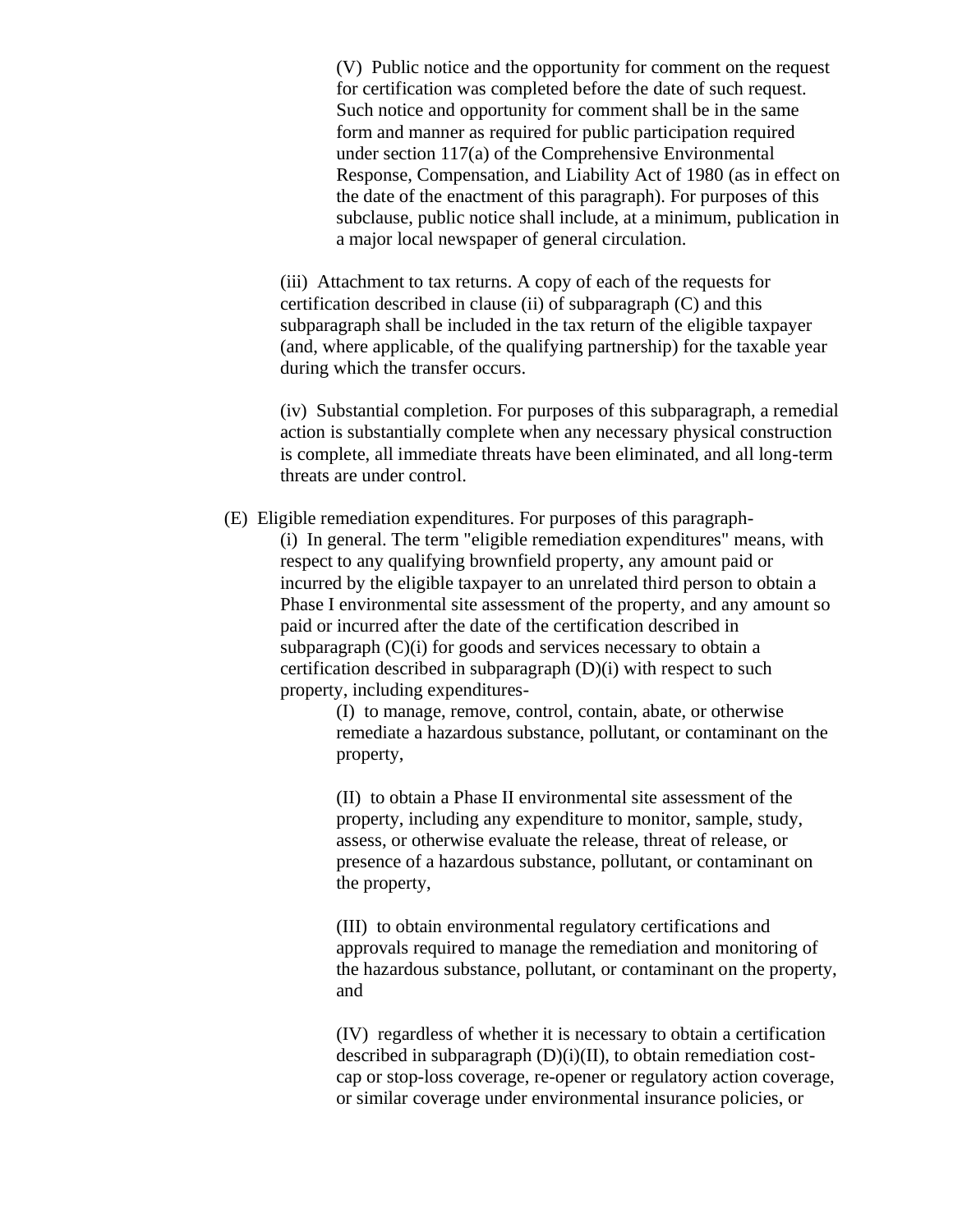financial guarantees required to manage such remediation and monitoring.

(ii) Exceptions. Such term shall not include-

(I) any portion of the purchase price paid or incurred by the eligible taxpayer to acquire the qualifying brownfield property,

(II) environmental insurance costs paid or incurred to obtain legal defense coverage, owner/operator liability coverage, lender liability coverage, professional liability coverage, or similar types of coverage,

(III) any amount paid or incurred to the extent such amount is reimbursed, funded, or otherwise subsidized by grants provided by the United States, a State, or a political subdivision of a State for use in connection with the property, proceeds of an issue of State or local government obligations used to provide financing for the property the interest of which is exempt from tax under section 103, or subsidized financing provided (directly or indirectly) under a Federal, State, or local program provided in connection with the property, or

(IV) any expenditure paid or incurred before the date of the enactment of this paragraph.

For purposes of subclause (III), the Secretary may issue guidance regarding the treatment of government-provided funds for purposes of determining eligible remediation expenditures.

(F) Determination of gain or loss. For purposes of this paragraph, the determination of gain or loss shall not include an amount treated as gain which is ordinary income with respect to section 1245 or section 1250 property, including amounts deducted as section 198 expenses which are subject to the recapture rules of section 198(e), if the taxpayer had deducted such amounts in the computation of its unrelated business taxable income.

#### (G) Special rules for partnerships.

(i) In general. In the case of an eligible taxpayer which is a partner of a qualifying partnership which acquires, remediates, and sells, exchanges, or otherwise disposes of a qualifying brownfield property, this paragraph shall apply to the eligible taxpayer's distributive share of the qualifying partnership's gain or loss from the sale, exchange, or other disposition of such property.

(ii) Qualifying partnership. The term "qualifying partnership" means a partnership which-

> (I) has a partnership agreement which satisfies the requirements of section  $514(c)(9)(B)(vi)$  at all times beginning on the date of the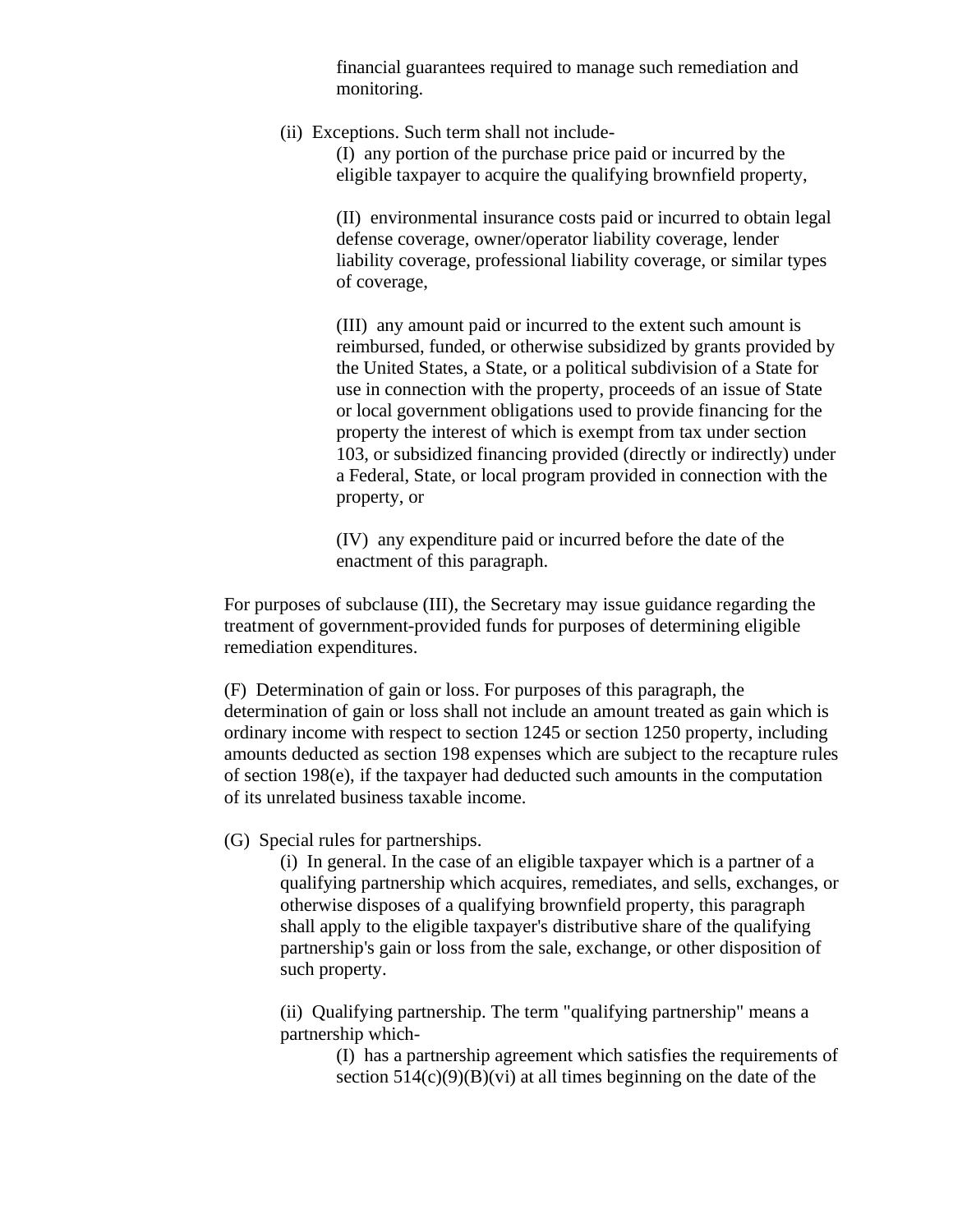first certification received by the partnership under subparagraph  $(C)(i)$ ,

(II) satisfies the requirements of subparagraphs (B)(i), (C), (D), and (E), if "qualified partnership" is substituted for "eligible taxpayer" each place it appears therein (except subparagraph  $(D)(iii)$ , and

(III) is not an organization which would be prevented from constituting an eligible taxpayer by reason of subparagraph (B)(ii).

(iii) Requirement that tax-exempt partner be a partner since first certification. This paragraph shall apply with respect to any eligible taxpayer which is a partner of a partnership which acquires, remediates, and sells, exchanges, or otherwise disposes of a qualifying brownfield property only if such eligible taxpayer was a partner of the qualifying partnership at all times beginning on the date of the first certification received by the partnership under subparagraph (C)(i) and ending on the date of the sale, exchange, or other disposition of the property by the partnership.

(iv) Regulations. The Secretary shall prescribe such regulations as are necessary to prevent abuse of the requirements of this subparagraph, including abuse through-

(I) the use of special allocations of gains or losses, or

(II) changes in ownership of partnership interests held by eligible taxpayers.

#### (H) Special rules for multiple properties.

(i) In general. An eligible taxpayer or a qualifying partnership of which the eligible taxpayer is a partner may make a 1-time election to apply this paragraph to more than 1 qualifying brownfield property by averaging the eligible remediation expenditures for all such properties acquired during the election period. If the eligible taxpayer or qualifying partnership makes such an election, the election shall apply to all qualified sales, exchanges, or other dispositions of qualifying brownfield properties the acquisition and transfer of which occur during the period for which the election remains in effect.

(ii) Election. An election under clause (i) shall be made with the eligible taxpayer's or qualifying partnership's timely filed tax return (including extensions) for the first taxable year for which the taxpayer or qualifying partnership intends to have the election apply. An election under clause (i) is effective for the period-

(I) beginning on the date which is the first day of the taxable year of the return in which the election is included or a later day in such taxable year selected by the eligible taxpayer or qualifying partnership, and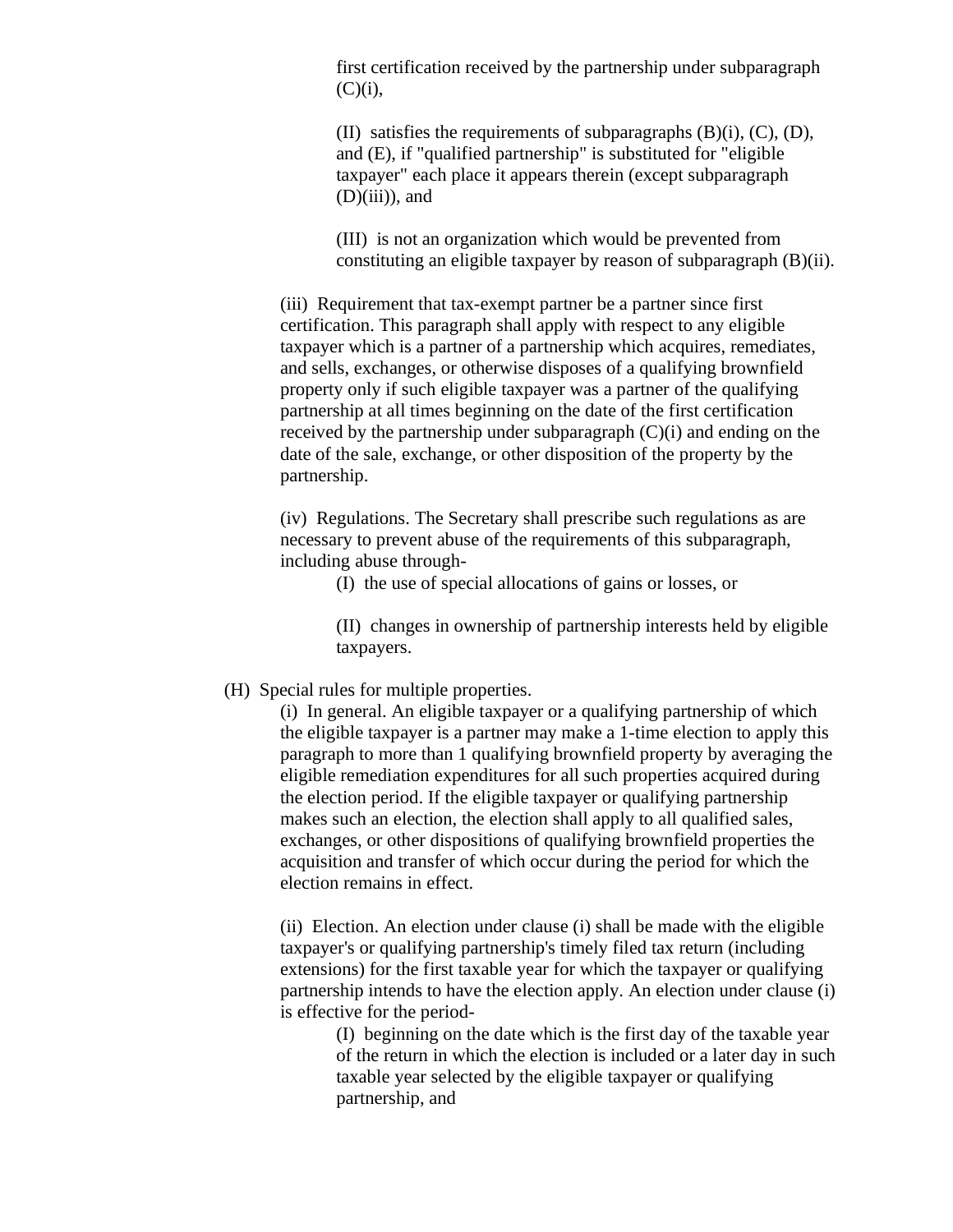(II) ending on the date which is the earliest of a date of revocation selected by the eligible taxpayer or qualifying partnership, the date which is 8 years after the date described in subclause (I), or, in the case of an election by a qualifying partnership of which the eligible taxpayer is a partner, the date of the termination of the qualifying partnership.

(iii) Revocation. An eligible taxpayer or qualifying partnership may revoke an election under clause (i) by filing a statement of revocation with a timely filed tax return (including extensions). A revocation is effective as of the first day of the taxable year of the return in which the revocation is included or a later day in such taxable year selected by the eligible taxpayer or qualifying partnership. Once an eligible taxpayer or qualifying partnership revokes the election, the eligible taxpayer or qualifying partnership is ineligible to make another election under clause (i) with respect to any qualifying brownfield property subject to the revoked election.

(I) Recapture. If an eligible taxpayer excludes gain or loss from a sale, exchange, or other disposition of property to which an election under subparagraph (H) applies, and such property fails to satisfy the requirements of this paragraph, the unrelated business taxable income of the eligible taxpayer for the taxable year in which such failure occurs shall be determined by including any previously excluded gain or loss from such sale, exchange, or other disposition allocable to such taxpayer, and interest shall be determined at the overpayment rate established under section 6621 on any resulting tax for the period beginning with the due date of the return for the taxable year during which such sale, exchange, or other disposition occurred, and ending on the date of payment of the tax.

(J) Related persons. For purposes of this paragraph, a person shall be treated as related to another person if-

(i) such person bears a relationship to such other person described in section 267(b) (determined without regard to paragraph (9) thereof), or section 707(b)(1), determined by substituting "25 percent" for "50 percent" each place it appears therein, and

(ii) in the case such other person is a nonprofit organization, if such person controls directly or indirectly more than 25 percent of the governing body of such organization.

(K) Termination. Except for purposes of determining the average eligible remediation expenditures for properties acquired during the election period under subparagraph (H), this paragraph shall not apply to any property acquired by the eligible taxpayer or qualifying partnership after December 31, 2009.

(c) Special rules for partnerships. (1) In general.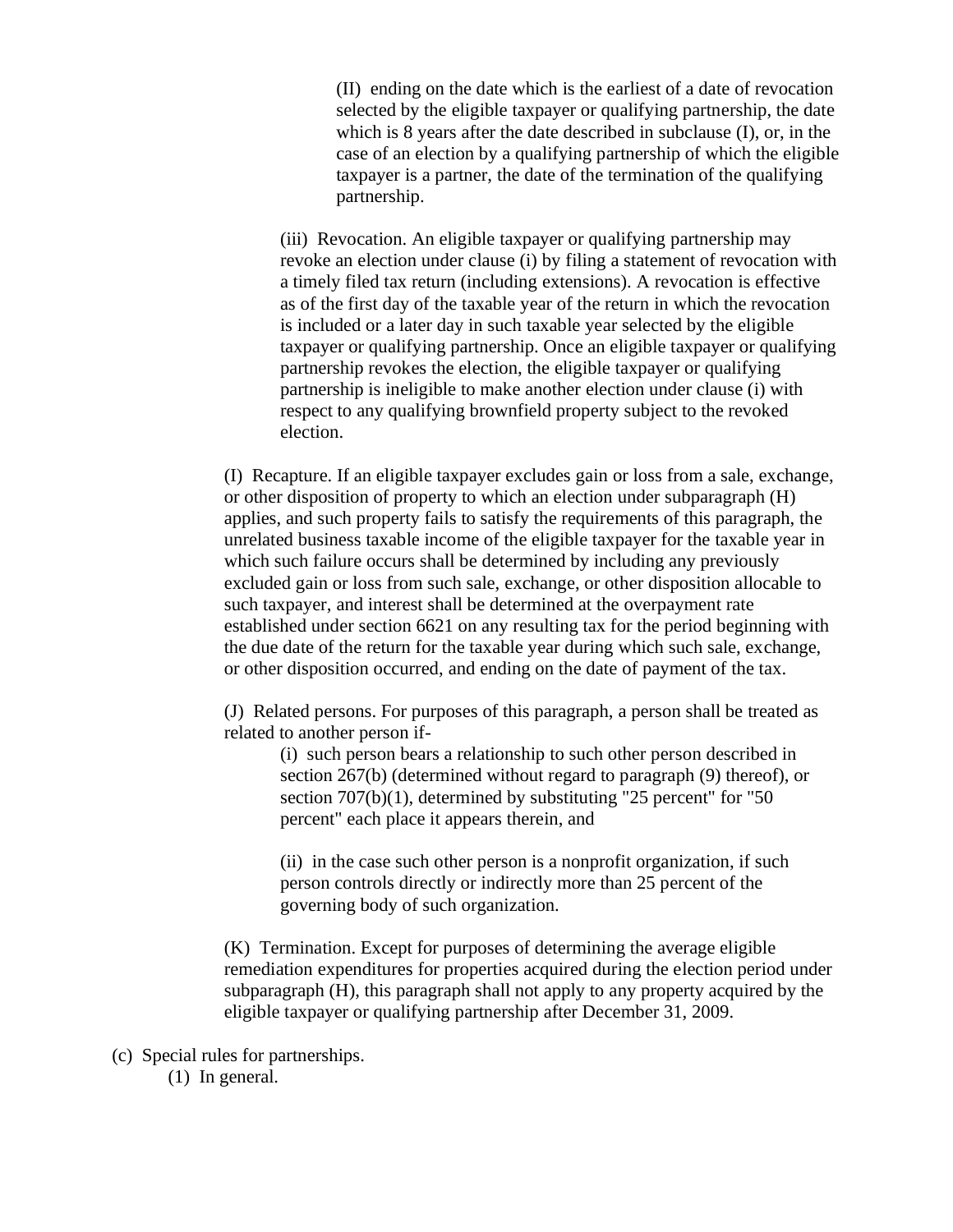If a trade or business regularly carried on by a partnership of which an organization is a member is an unrelated trade or business with respect to such organization, such organization in computing its unrelated business taxable income shall, subject to the exceptions, additions, and limitations contained in subsection (b), include its share (whether or not distributed) of the gross income of the partnership from such unrelated trade or business and its share of the partnership deductions directly connected with such gross income.

(2) Special rule where partnership year is different from organization's year. If the taxable year of the organization is different from that of the partnership, the amounts to be included or deducted in computing the unrelated business taxable income under paragraph (1) shall be based upon the income and deductions of the partnership for any taxable year of the partnership ending within or with the taxable year of the organization.

- (d) Treatment of dues of agricultural or horticultural organizations.
	- (1) In general.

If-

(A) an agricultural or horticultural organization described in section  $501(c)(5)$ requires annual dues to be paid in order to be a member of such organization, and

(B) the amount of such required annual dues does not exceed \$100,

in no event shall any portion of such dues be treated as derived by such organization from an unrelated trade or business by reason of any benefits or privileges to which members of such organization are entitled.

(2) Indexation of \$100 amount.

In the case of any taxable year beginning in a calendar year after 1995, the \$100 amount in paragraph (1) shall be increased by an amount equal to-

(A) \$100, multiplied by

(B) the cost-of-living adjustment determined under section 1(f)(3) for the calendar year in which the taxable year begins, by substituting "calendar year 1994" for "calendar year 2016" in subparagraph (A)(ii) thereof.

(3) Dues.

For purposes of this subsection, the term "dues" means any payment (whether or not designated as dues) which is required to be made in order to be recognized by the organization as a member of the organization.

# (e) Special rules applicable to S corporations.

(1) In general.

If an organization described in section  $1361(c)(2)(A)(vi)$  or  $1361(c)(6)$  holds stock in an S corporation-

(A) such interest shall be treated as an interest in an unrelated trade or business; and

(B) notwithstanding any other provision of this part-